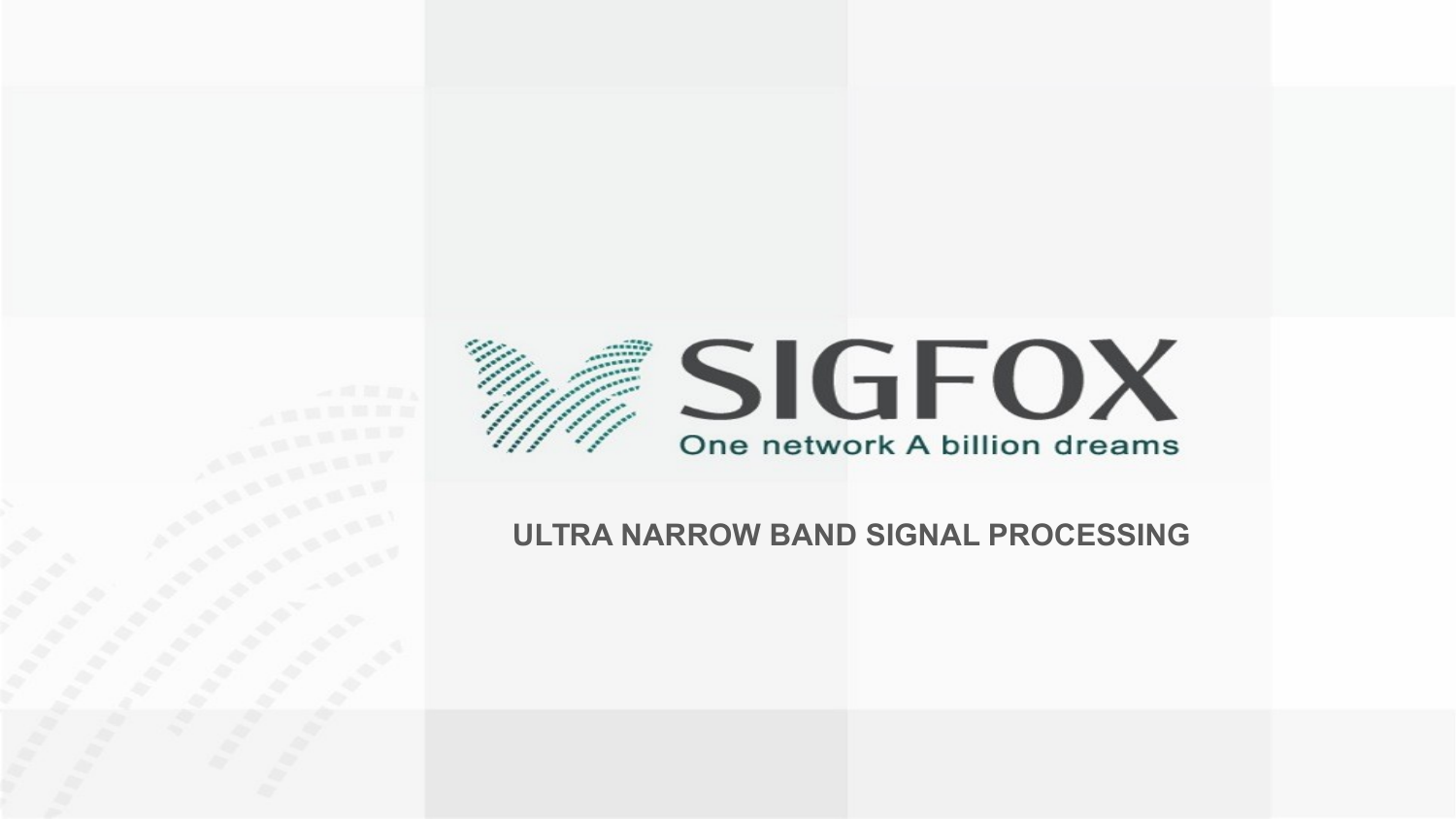

### **IOT ECO-SYSTEM**

- INCREASED USER DEMAND (**CAP**)
- **L**OW **C**OST DEVICE (**LC**)
- **L**OW **D**ATA VOLUME (**LD**)
- **L**OW **P**OWER DEVICES (**LP**)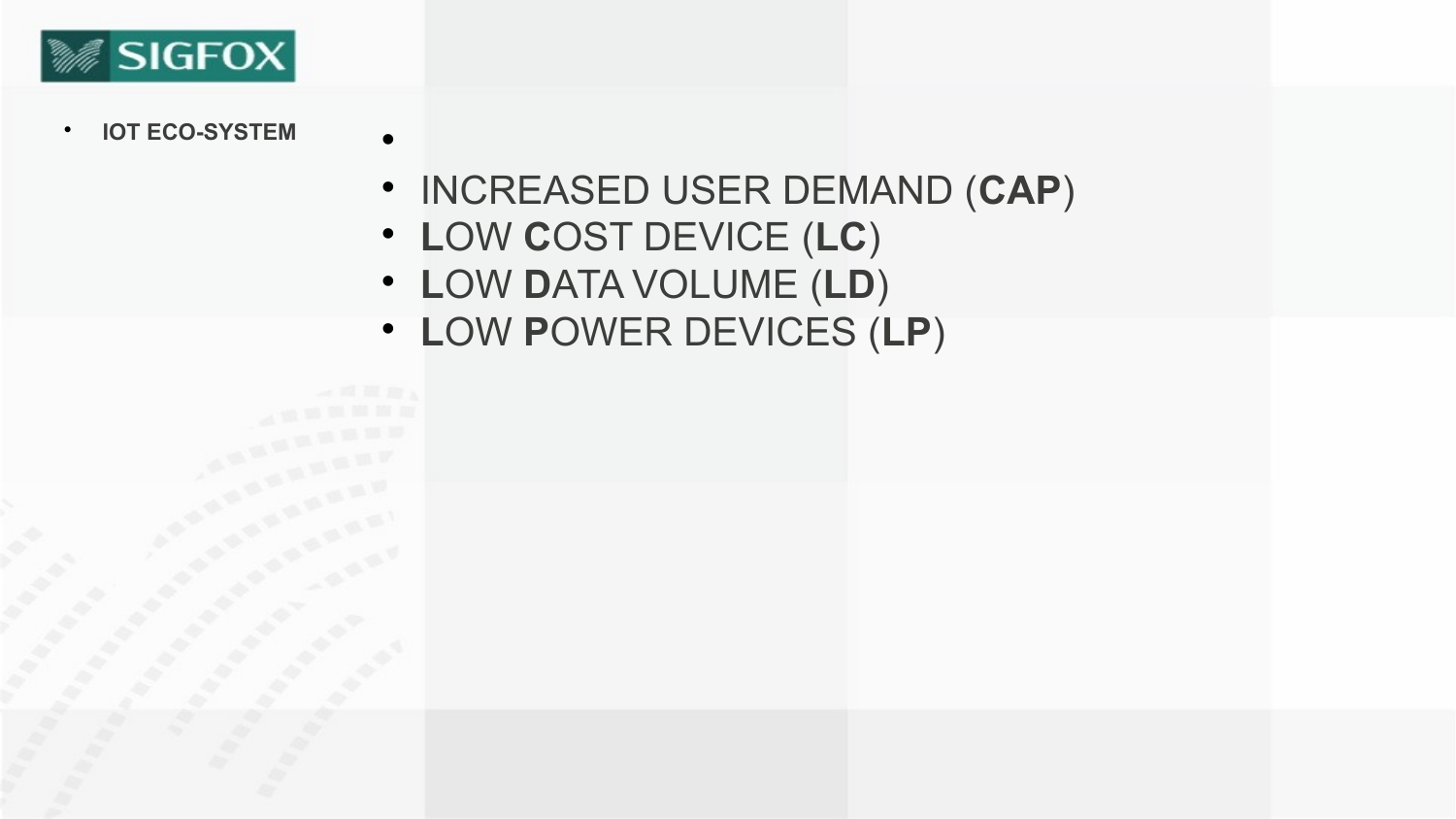

 **AIR INTERFACE ACCESS**

- NO SYNCHRONIZATION (**LC**)
- MODIFIED ALOHA BASED ACCESS (**CAP**)
- ULTRA NARROW BAND (**LD**)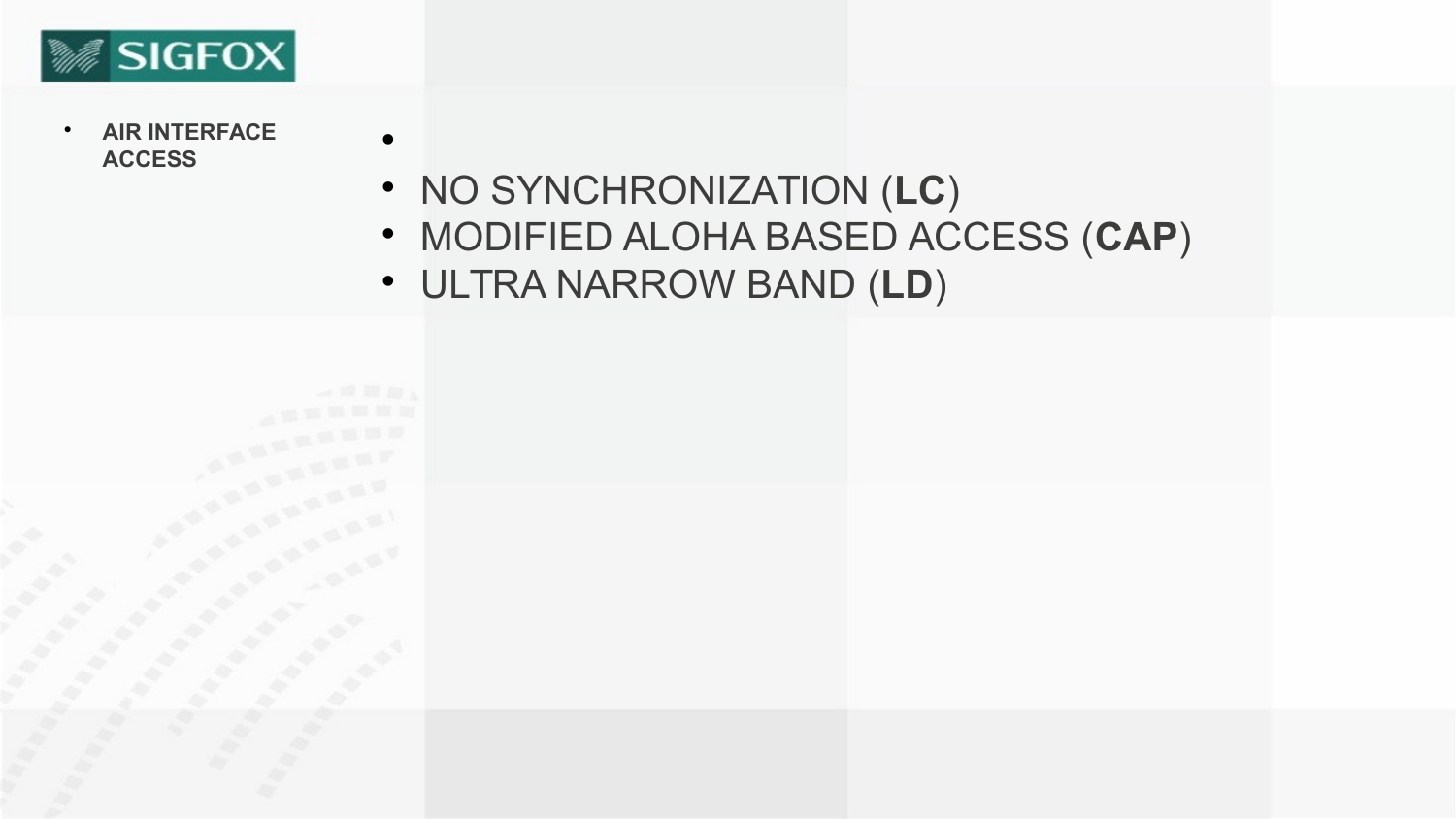

 **NETWORK END POINT**

- LOW SENSITIVITY BS
- COOPERATIVE BASE STATION (**CAP**)
- ISM BAND (**COST**)
- SDR IMPLEMENTATION IN BASE STATION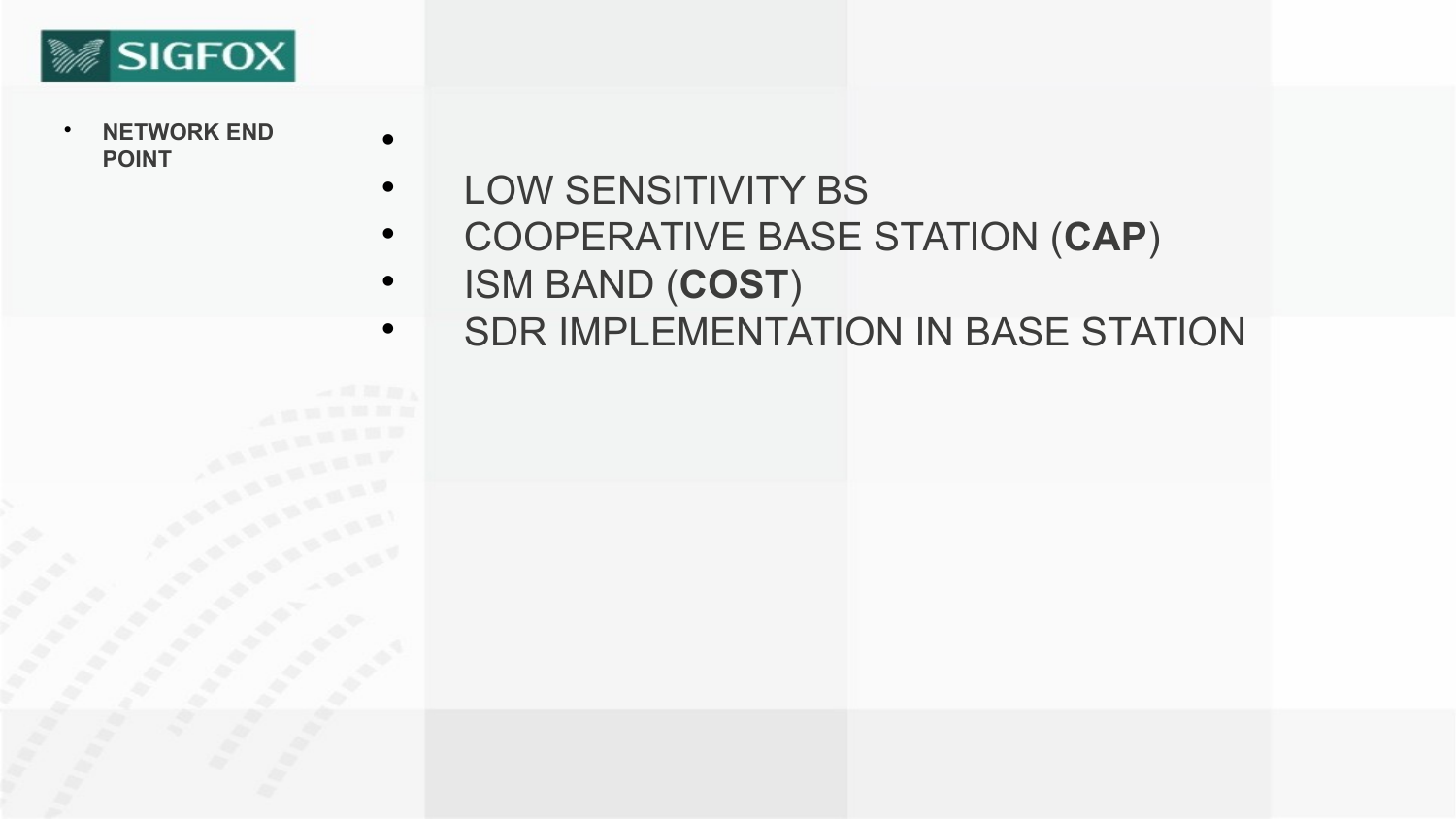

#### **SDR REQUIREMENTS**

- DEVICE SIMPLICITY IMPLIES BS COMPLEXITY
- COGNITIVE RADIO (ENVIRONMENT AWARE)
- MULTIPLE STANDARDS (REGIONS)
- INTERFERENCE RESILIENCE (ISM BAND)
- CAPACITY (15% SPECTRUM OCCUPANCY)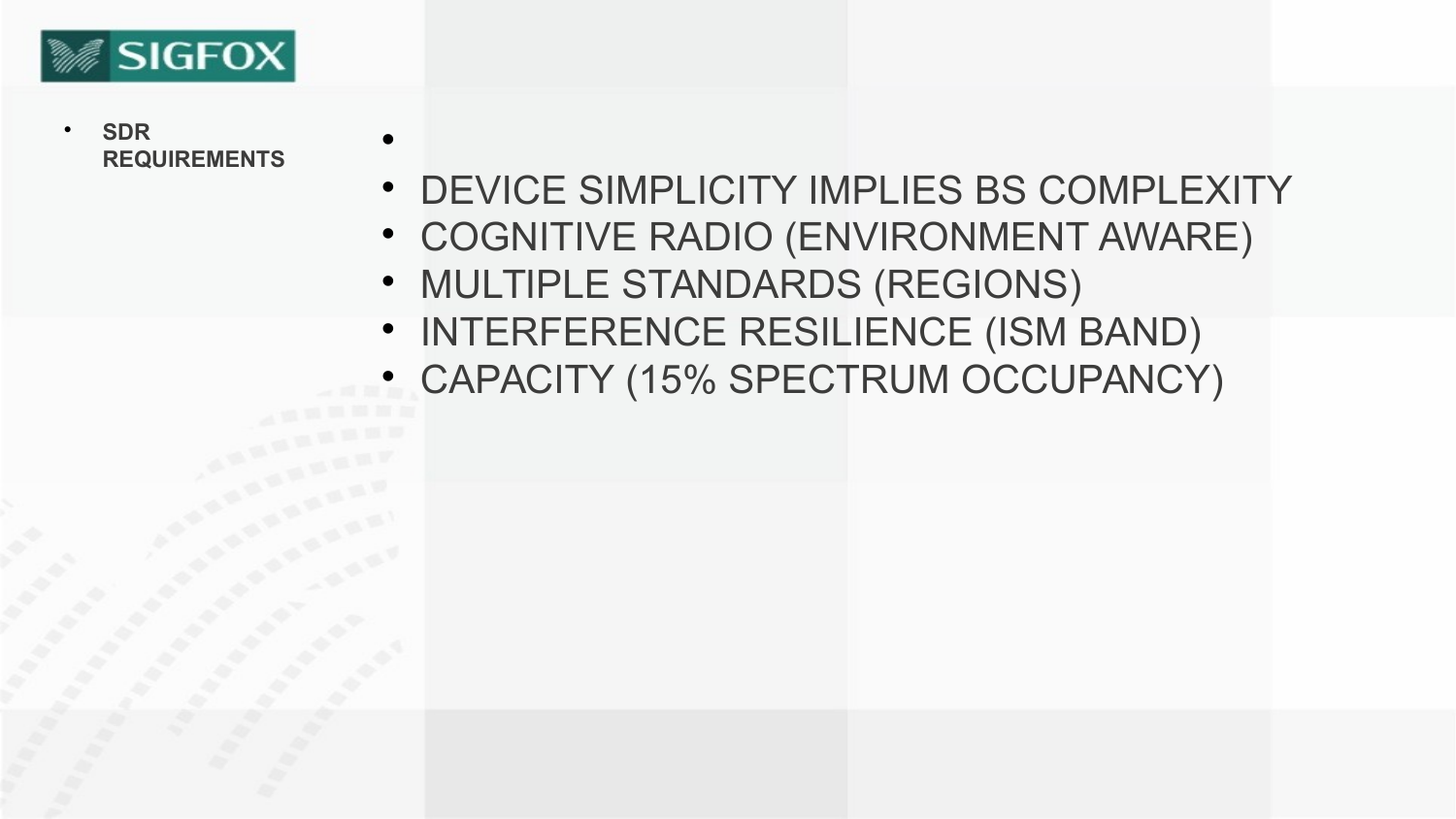

#### **SDR FRONT END**

- HIGH DYNAMIC RANGE (NO AGC)
- **SOFTWARE BASED CALIBRATION**
- MASSIVE N-PATH RADIO (OVER-DECIMATED CHANNELIZER)
- WATERFALL COMPOSITION
- DETECTION CRITERIA (INTERFERENCE)
- GHOST (CONCEPT)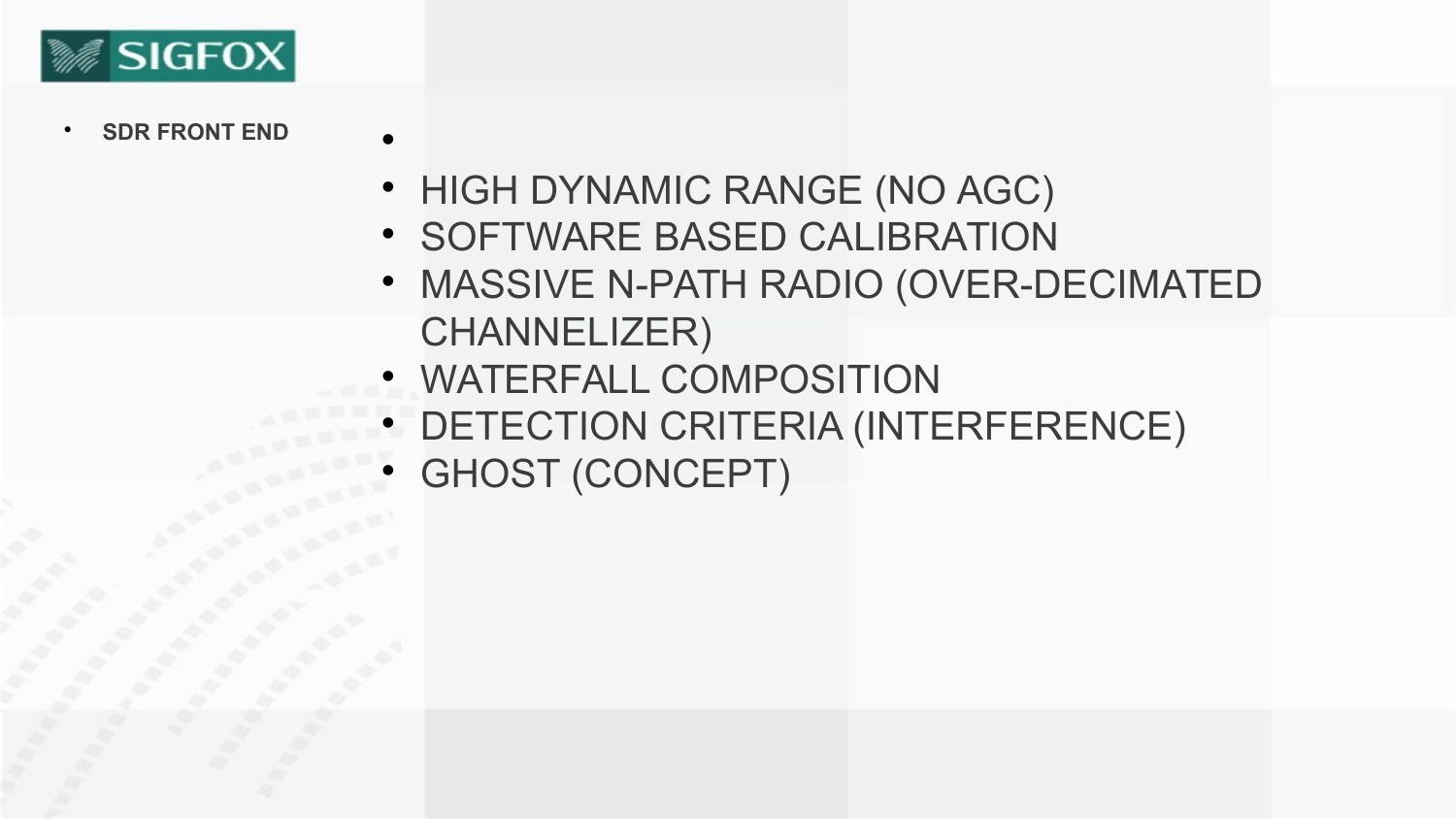

 **FREQUENCY TRACKING**

MOBILITY (**LC**)

- SIMPLIFIED TED
- FREQUENCY ESTIMATION FOR DOWNLINK
- GHOST ERADICATION (MIPS, CAPACITY)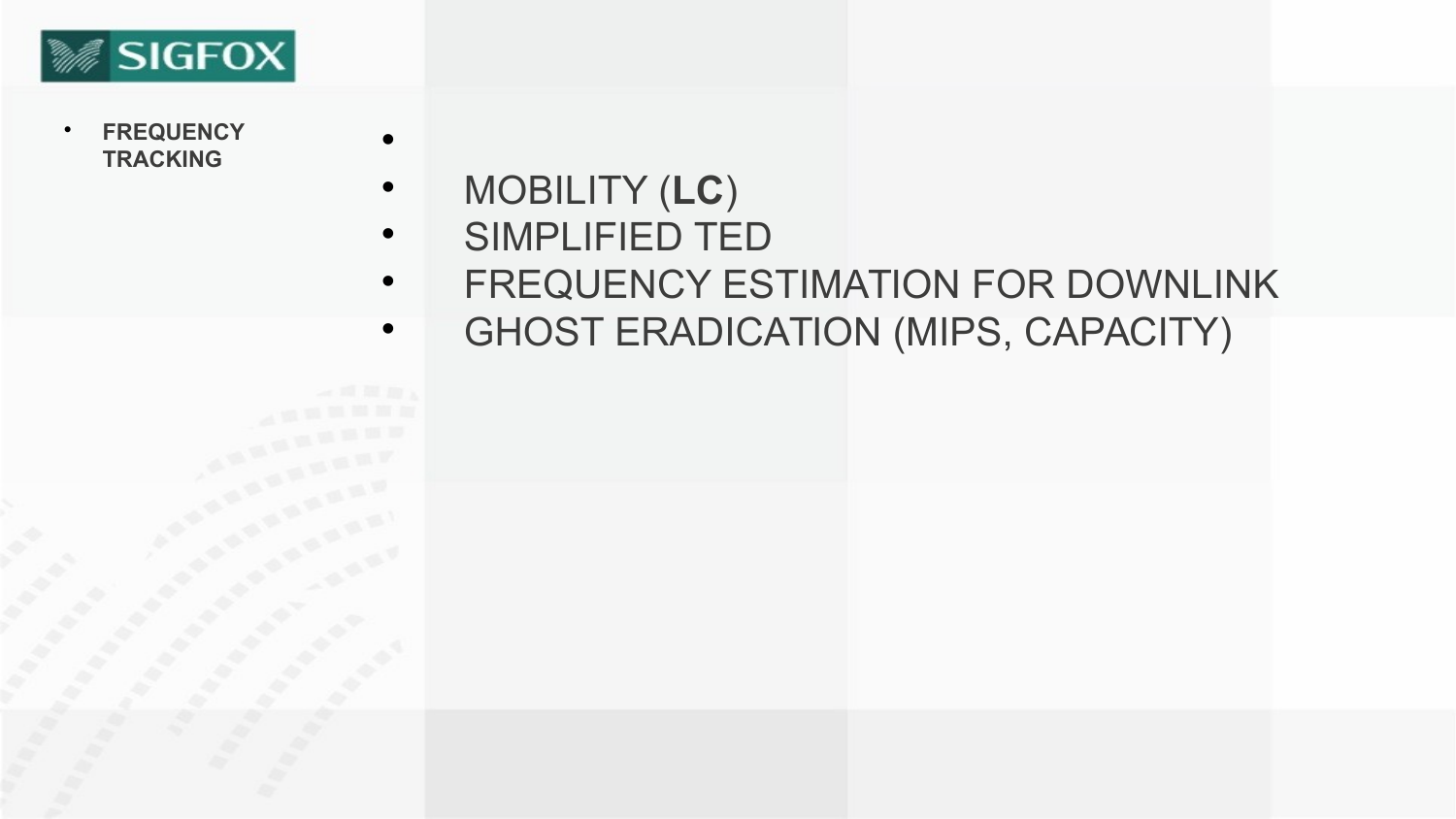

**•** DEMODULATION

- COHERENT RECEIVER
- RSSI ESTIMATION
	- QoS,
	- Downlink power control)
	- NYQUIST POST-FILTERING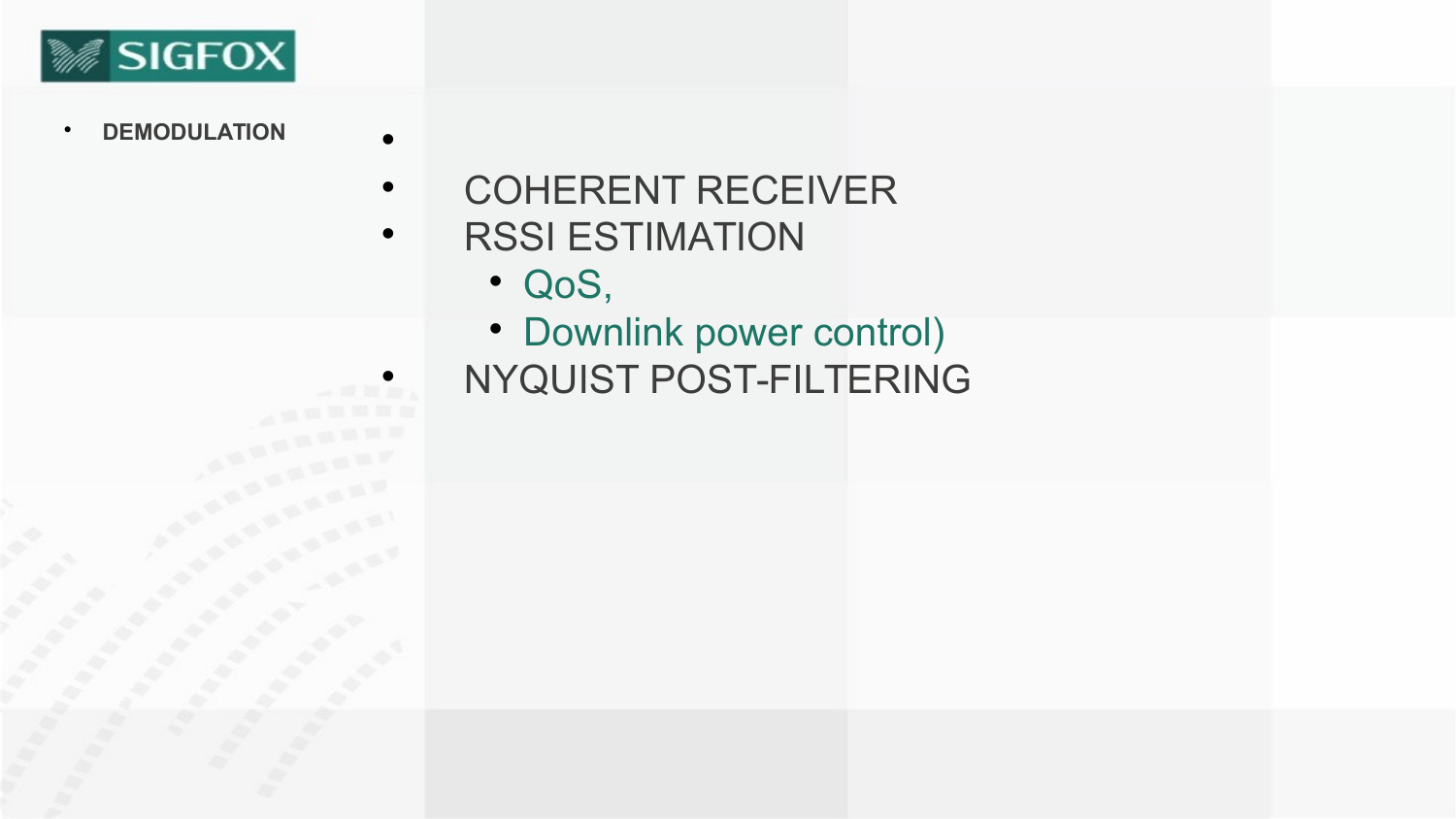

 **TIMING ERROR DETECTION**

- **DOWNSAMPLING**
- **INTERPOLATION**
- **HARD DECISION**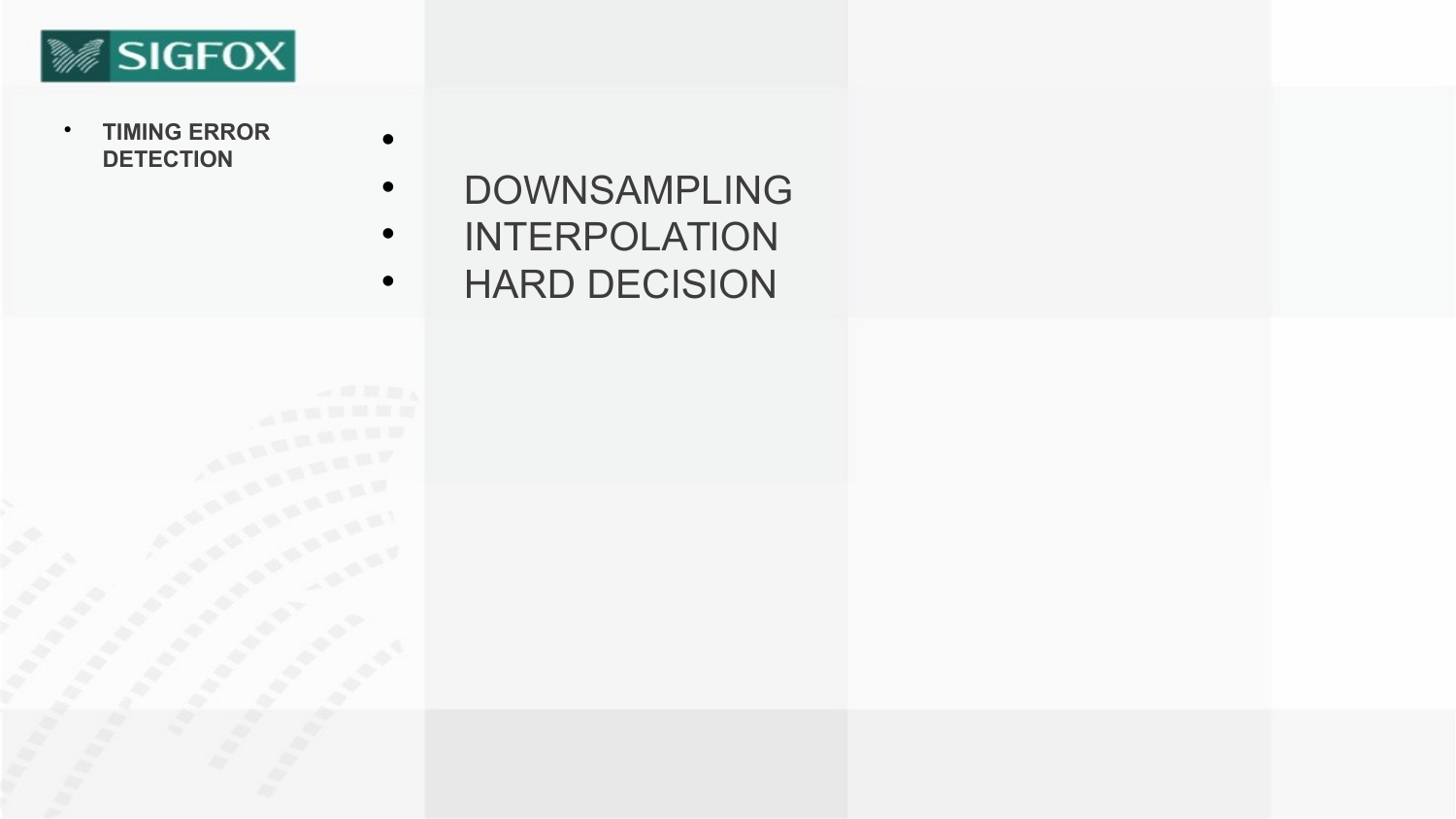

#### **DECODER**

- MULTIPLE PROTOCOL SEARCH
- PAYLOAD EXTRACTION
- QOS ESTIMATION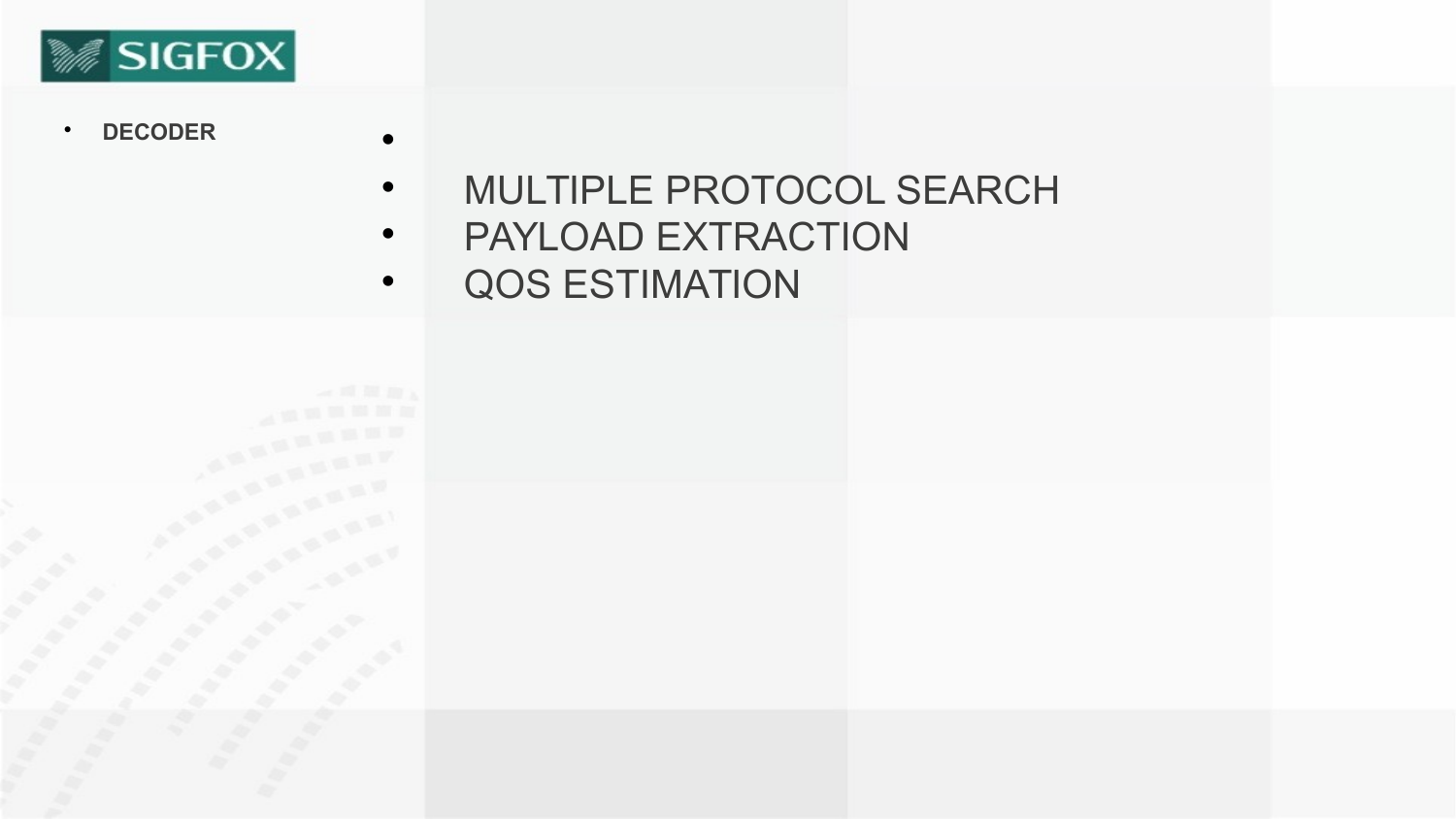

 **NEW ARCHITECTURES**

- •<br>• FPGA
- ASIC
- HSA-GPU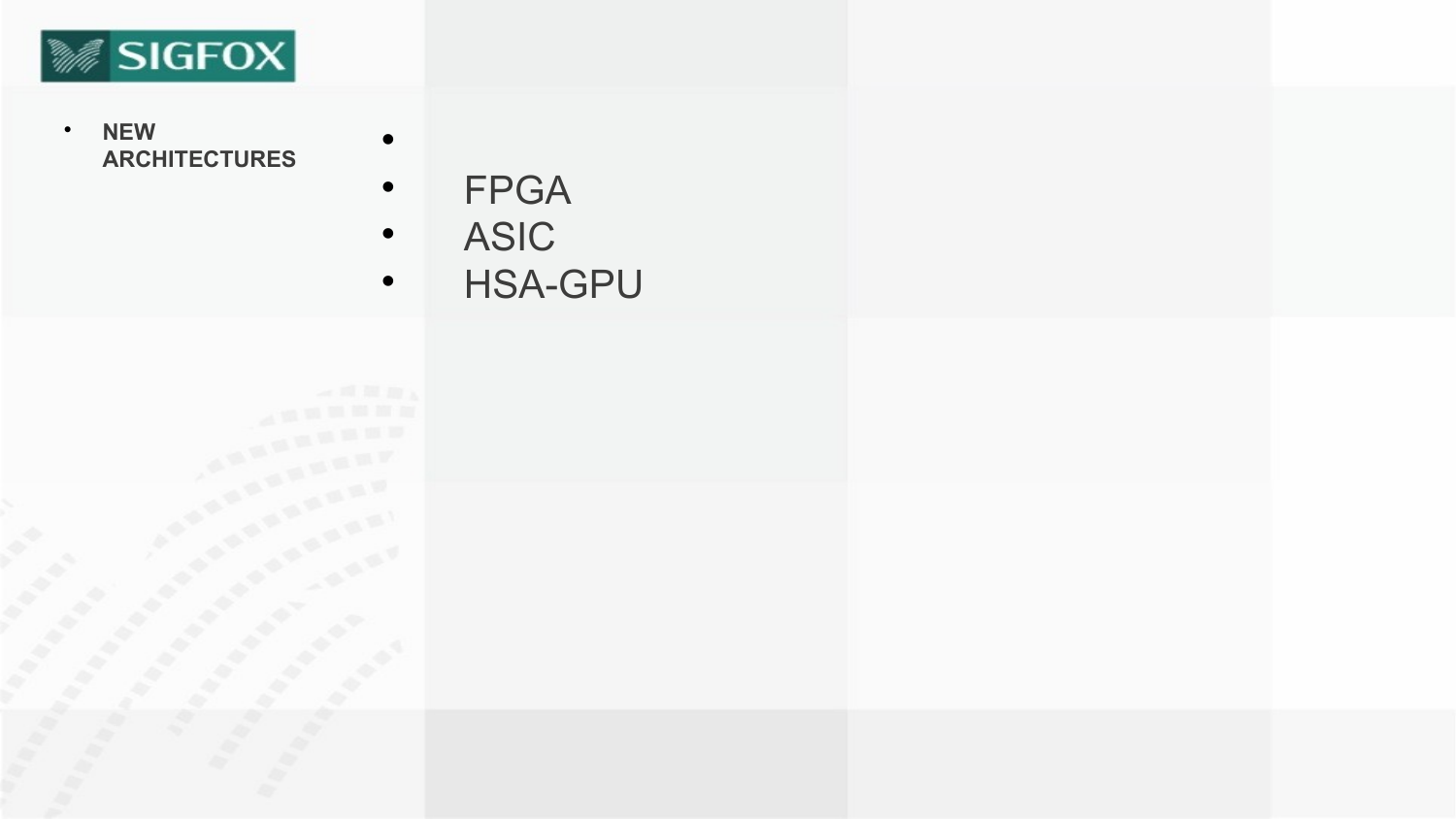

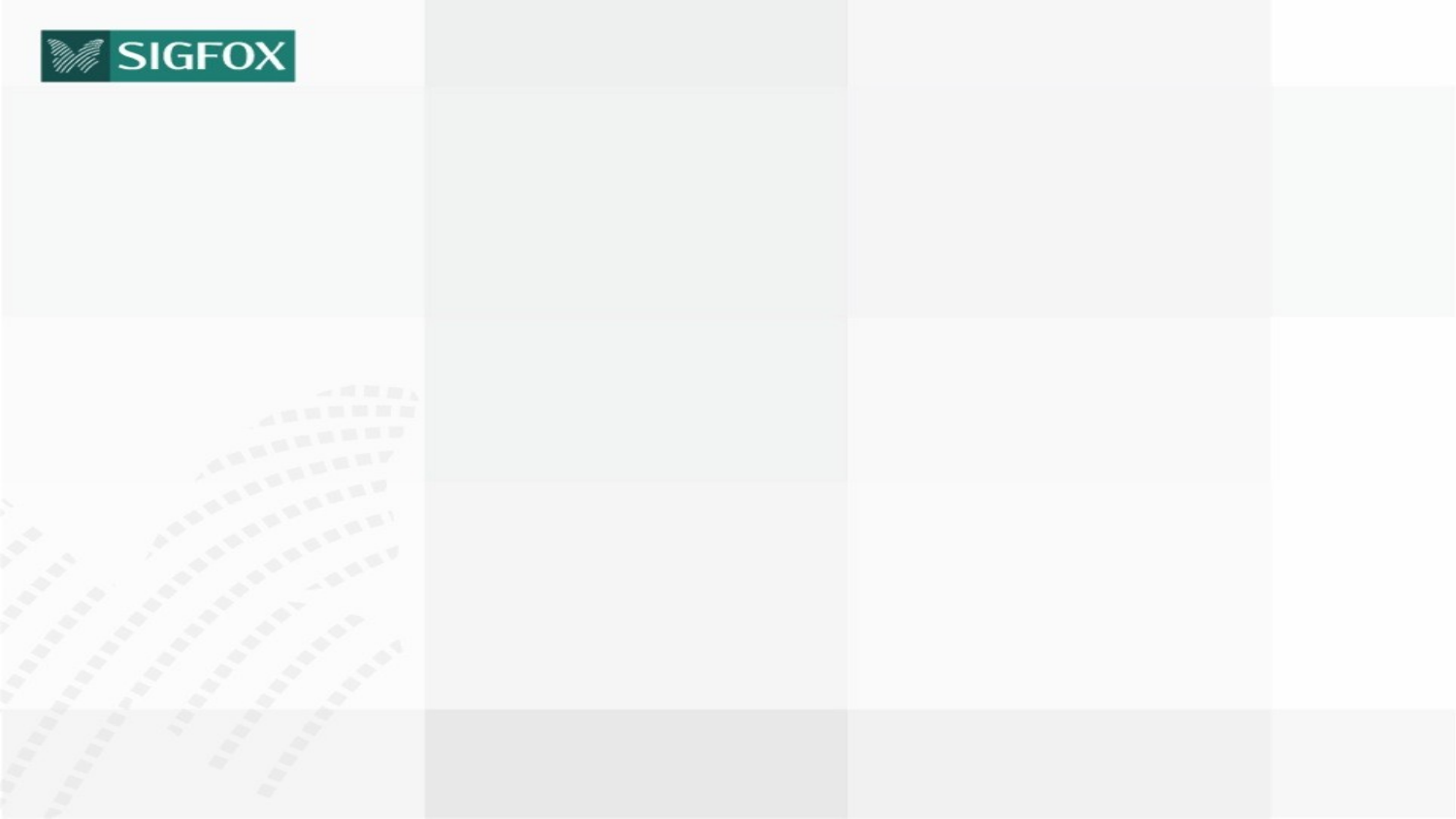

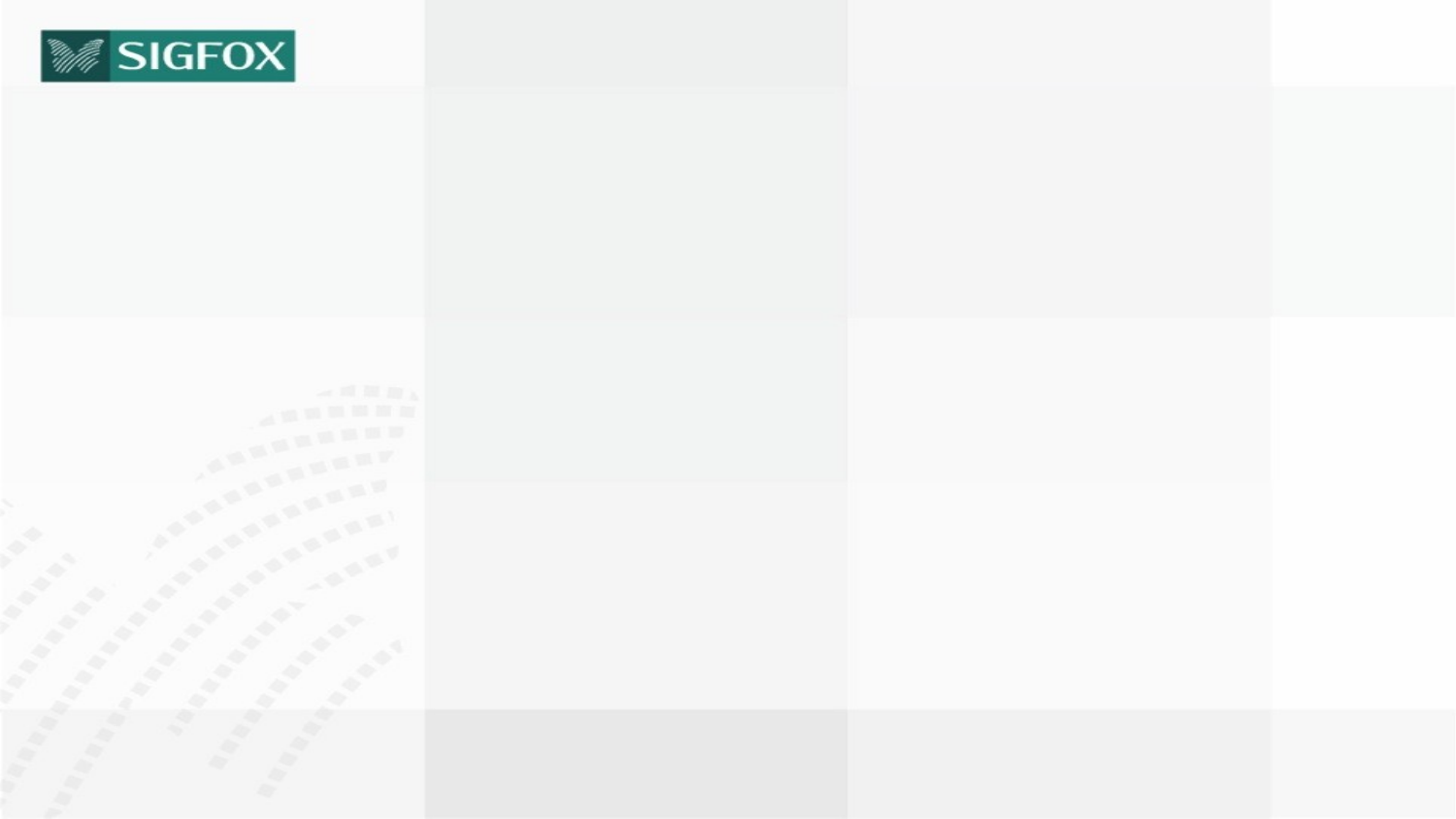

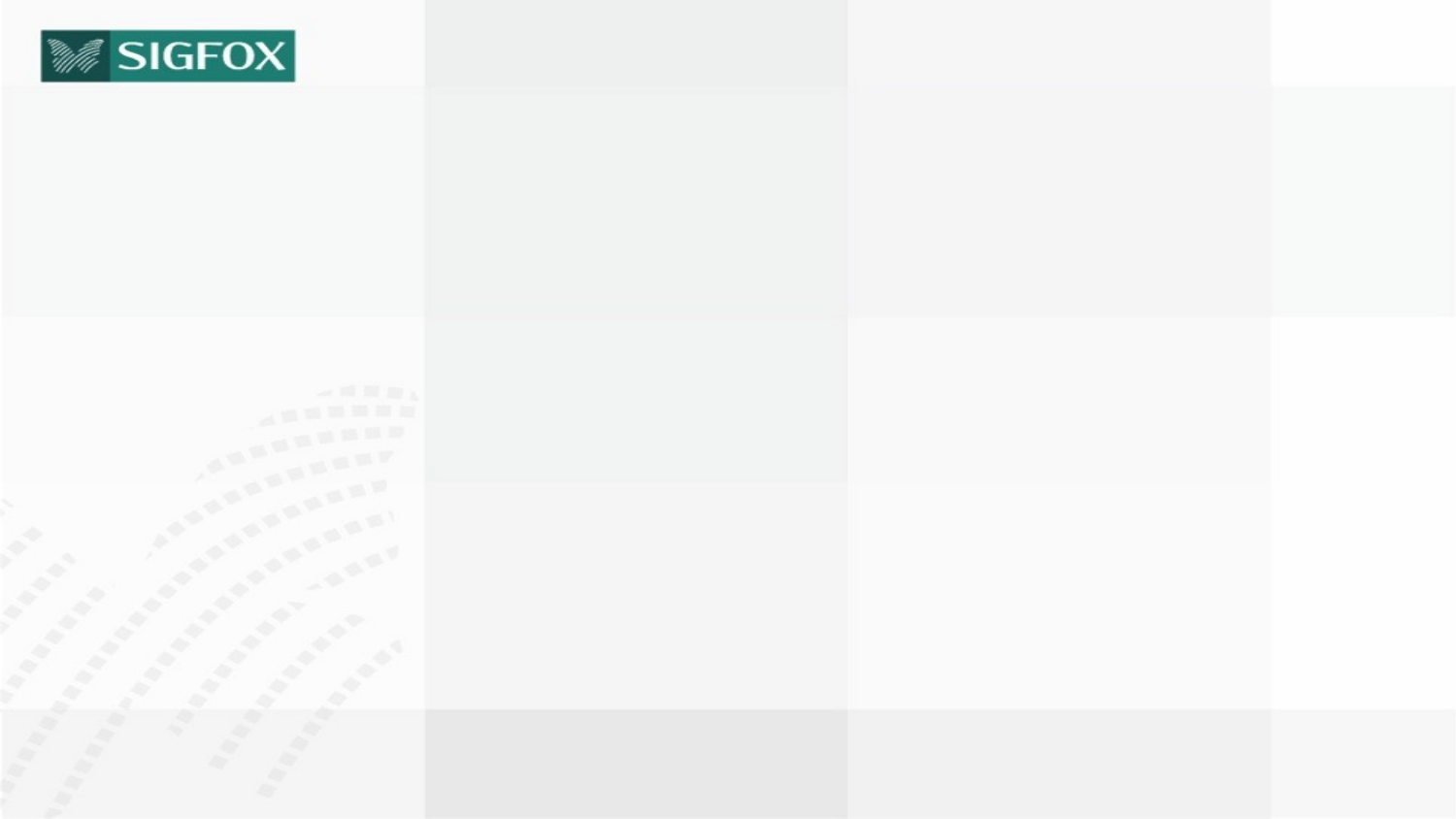